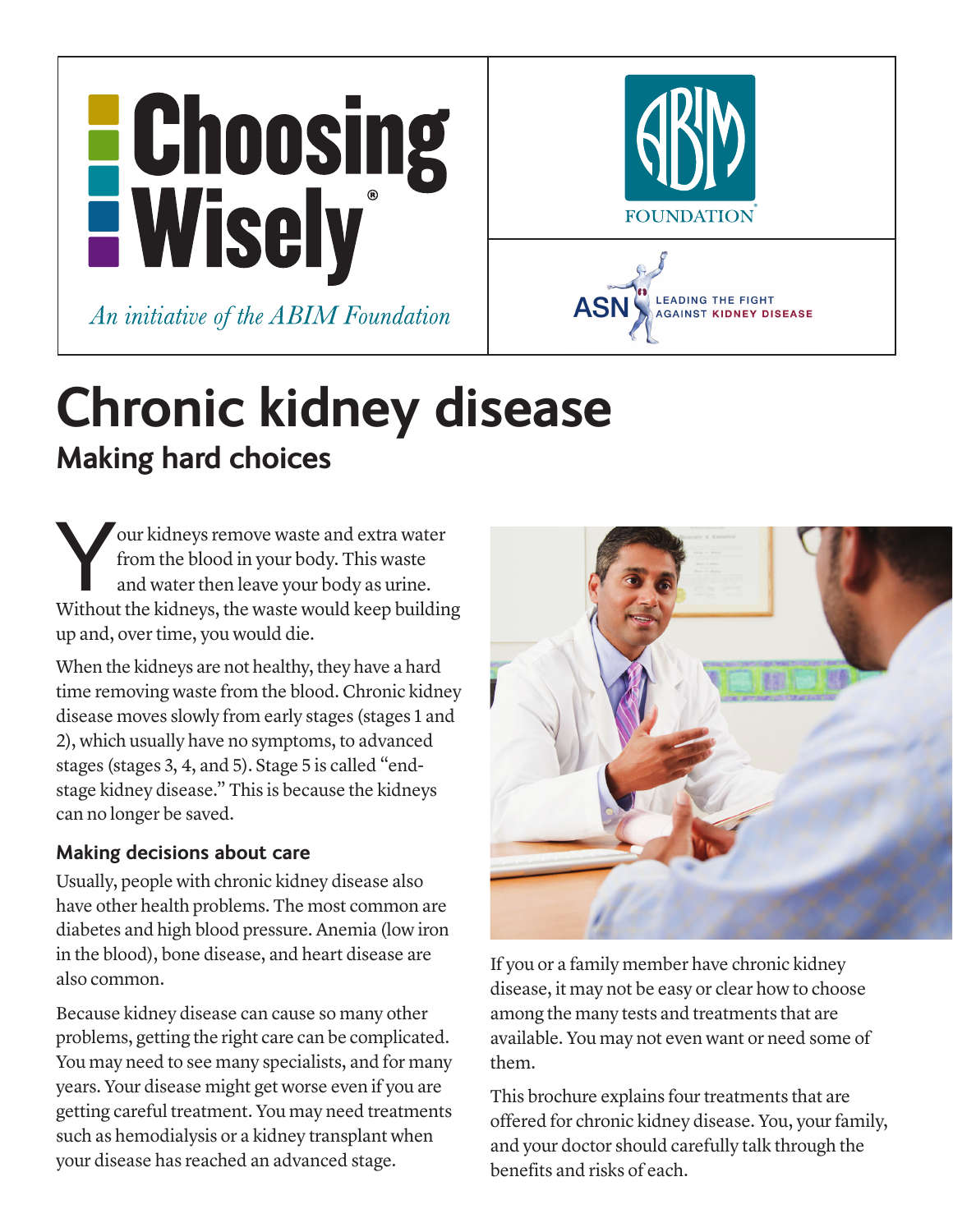### **Anemia drugs**

One important decision you may have to make is whether to treat anemia. Anemia is common in people with kidney disease.

Anemia is when you do not have enough red blood cells. Red blood cells carry oxygen to your body. Without enough red blood cells, your body does not get enough oxygen. You will likely feel tired and may have a hard time breathing.

Red blood cells contain hemoglobin. This is a protein with a lot of iron that gives your blood its red color. Your doctor learns if you have anemia and how serious it is by measuring your hemoglobin level.

If a blood test shows that you have anemia, you will need to decide if you should take drugs to help your body make new red blood cells. These drugs are called erythropoiesis-stimulating agents (ESAs).

ESAs are sometimes used to raise the number of red blood cells to normal, even when a patient does not have severe anemia or symptoms. But research shows that the drugs do not help people with chronic kidney disease live longer. And when they are used aggressively, they can actually raise the risk of death by causing heart failure, heart attack, or stroke.

ESAs also cost hundreds of dollars for each dose. Your co-payments could be more than \$1,500 a year, even if you have insurance or Medicare.

**Bottom line:** You should consider an ESA only if you have symptoms of anemia, such as feeling tired or short of breath, and you also have a very low hemoglobin level. Very low is under 10g/dl.

If you and your doctor decide to try an ESA, you should take the lowest dose that relieves your symptoms and keeps your hemoglobin level just high enough that you do not need blood transfusions. Tell your doctor all your symptoms and talk about how they will improve.

#### **Intravenous catheters**

Another important decision you may have to make is how to treat other health problems you have. For example, if you are in the hospital for another condition, a doctor or nurse may want to give you



a "peripherally inserted central catheter" or PICC. This is when a catheter, or thin tube, is inserted in your inner elbow and threaded up a vein until it reaches your heart. The PICC makes it easier to draw blood for tests and to give drugs and fluids through an IV.

However, a PICC can lead to problems if you have chronic kidney disease. This is because it is important to protect the veins in your arms in case you need hemodialysis if your kidney disease becomes advanced. However, when a PICC is inserted in a vein, it causes scarring. A scarred vein cannot later be used for hemodialysis. (See Hemodialysis section below.)

**Bottom line:**For certain treatments, like getting chemotherapy for cancer, a doctor or nurse will have to insert a PICC. But if your kidney disease reaches stage 3 or higher and a doctor suggests a PICC in your arm, ask for a second opinion from a doctor who specializes in kidney diseases. Often, you can have the PICC put in a vein in your neck instead. This saves the veins in your arms for use with hemodialysis.